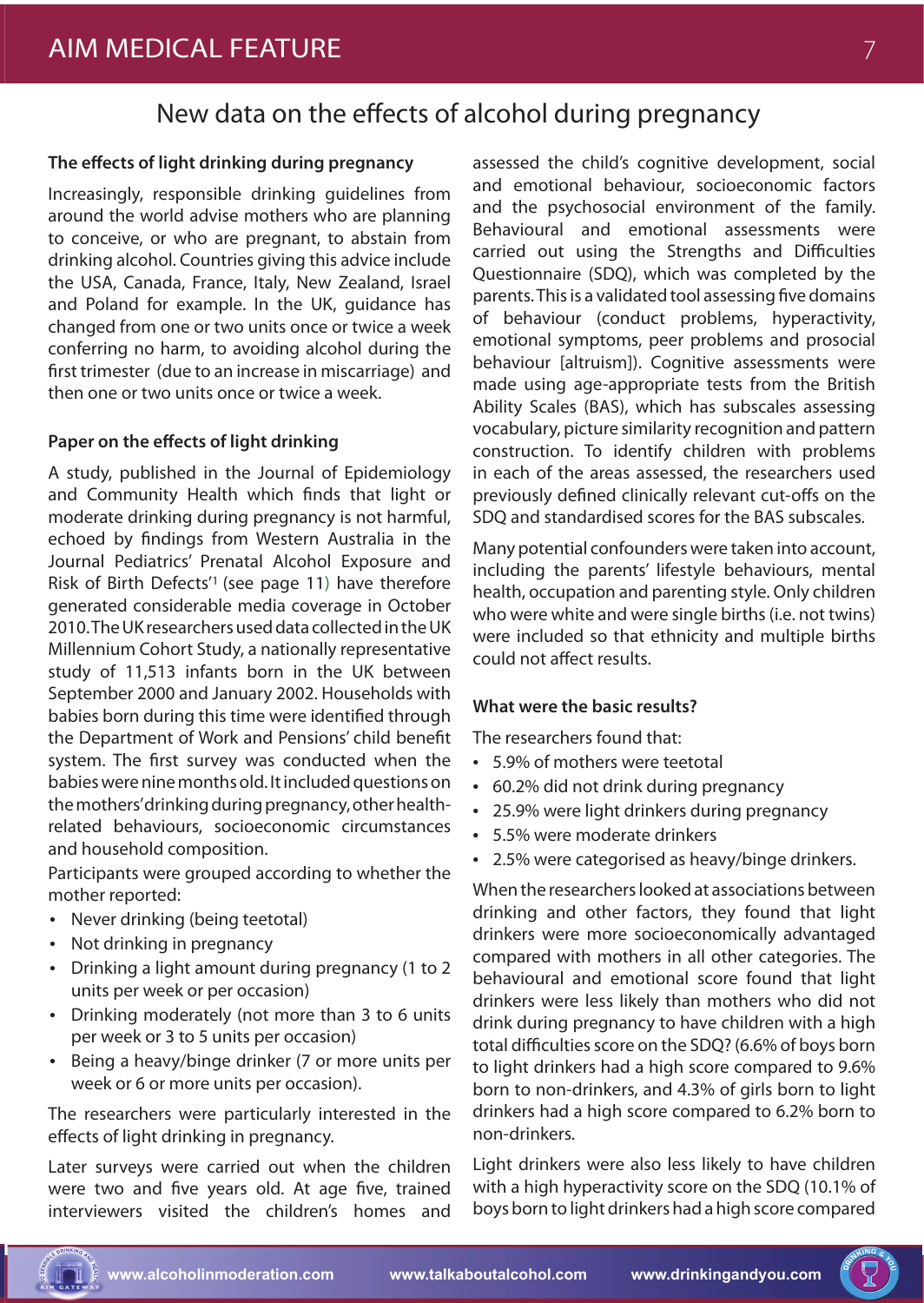to 13.4% born to non-drinkers. For girls, the figures were 5.5% vs. 7.6%). However, when the calculations were fully adjusted for all potential confounding factors, these differences were no longer statistically significant. No other emotional or behavioural domains on the SDQ showed a statistically significant relationship with light drinking in the mother.

The cognitive assessment found that children born to light drinkers had slightly higher mean (average) cognitive test scores compared with those born to mothers who did not drink during pregnancy. Boys had higher scores in domains of naming vocabulary (a score of 58 in the light drinking group compared to 55 in the group who did not drink in pregnancy), picture similarities (56 versus 55 respectively) and pattern construction (52 versus 50).

Girls born to light drinkers had slightly higher scores for naming vocabulary (58 versus 56) and pattern construction (53 versus 52) compared to girls born to mothers who did not drink during pregnancy. When fully adjusted for confounders, differences remained statistically significant only for boys, in the domains of naming vocabulary and picture similarities.

## **How did the researchers interpret the results?**

The researchers conclude that at age five, children born to mothers who drank 1 to 2 units per week or per occasion during pregnancy were not at increased risk of clinically relevant behavioural difficulties or cognitive deficits compared with children of mothers who did not drink during pregnancy.

 A limitation of the study is that the mothers' alcohol consumption during pregnancy was assessed retrospectively when the baby was nine months old. This may introduce some recall inaccuracy. Some mothers who drank might also feel that reporting their true level of drinking might reflect badly on them. Also, most of the mothers were drinkers normally, but stopped during pregnancy; it may be difficult to say when drinking actually stopped and how this related to the time of conception.

Most of the women in this study did not drink during pregnancy. Those who did, mostly drank small amounts only. As such, only a small number of women were classified as heavy drinkers, and the study may not have reliably detected the effects of heavier drinking during pregnancy.

One of the study's strengths is that it considered a wide range of potential maternal and child confounders, including medical, lifestyle, socioeconomic, environmental and psychosocial factors. However, there is likely to be an interaction between many of the different factors that can influence a child's development, and it is hard to pick these apart and remove their effects entirely.

Ross McCormick, PhD, MSc, MBChB, Associate Dean, Faculty of Medical and Health Sciences at the University of Auckland and ISFAR member comments, "The authors make a valiant attempt looking at maternal factors, child birth weight, socioeconomic factors, parenting factors, etc. Women in the light drinker group during pregnancy were more advantaged than all other categories including the 'not in pregnancy' group. As the authors state, it is likely that social circumstances are responsible for the relatively low rates of difficulties in the group of children whose mothers were light drinkers. However, having said that, this study did not establish any correlation between light drinking during pregnancy and subsequent five-year-old child behavioural difficulty or cognitive impairment. This is consistent with much recent literature where the attempts to find an alcohol dose where intrauterine exposure to alcohol begins to produce fetal alcohol syndromelike signs has never been particularly convincing. Given that moderate people do moderate things, what is fascinating is that it would have been thought that the 'moderate people' in this study would be likely to adhere to the commonly accepted advice that it is unwise to drink in pregnancy. The socioeconomically advantaged women in this study who were light drinkers obviously did not adhere to this advice."

Erik Skovenborg, MD, specialising in family medicine and AIM Council member comments that "the association between light drinking during pregnancy and poor outcomes in the child is loaded with emotions and difficult to define precisely from observational data. A clinical trial to seek a "safe" level of drinking during pregnancy is not a possibility". He adds: "As an example of the difficulties in providing balanced guidelines for drinking in pregnancy, in Denmark the official advice has changed three times in the past 20 years: from no alcohol allowed, to up to 5 drinks/week, to no alcohol allowed."

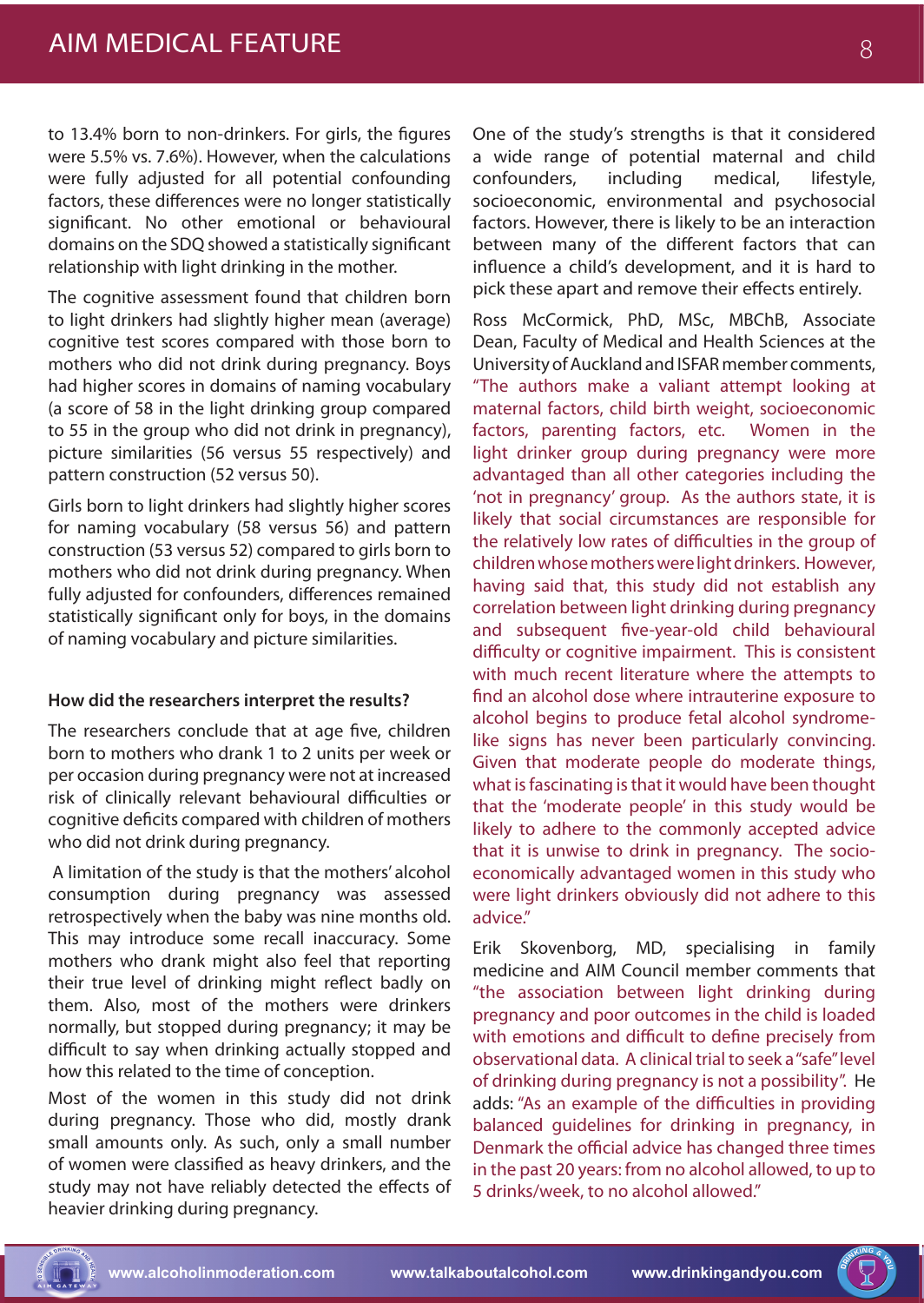## **Does the science back up the study findings?**

Scientific data continue to show that high intake of alcohol during pregnancy adversely affects the fetus, and can lead to very severe developmental or other problems in the child known as Fetal Alcohol Syndrome (FAS). However, most research shows little or no effects of occasional or light drinking by the mother during pregnancy. This is considered important as according to Royal College of Obstetricians and Gynaecologists (RCOG), it is estimated that 20% of women do not realise they are pregnant during the first three weeks of gestation. The RCOG state: *There is an increasing body of evidence suggesting harm to the fetus from alcohol consumption during pregnancy. While the safest approach may be to avoid any alcohol intake during pregnancy, it remains the case that there is no evidence of harm from low levels of alcohol consumption, defined as no more than one or two units (8g) of alcohol once or twice a week.* 

## **International Scientific Forum on Alcohol Research Conclusions**

Scientific data continue to indicate that higher intake of alcohol during pregnancy adversely affects the fetus, and could lead to very severe developmental or other problems in the child. However, most recent publications show little or no effects of occasional or light drinking by the mother during pregnancy. They also demonstrate how socio-economic, education, and other lifestyle factors of the mother may have large effects on the health of the fetus and child; these must be considered when evaluating the potential effects of alcohol during pregnancy.

The present large, well-done study from the UK found no evidence of adverse effects from light drinking by the mother during pregnancy in terms of behavioral and emotional problems or cognitive dysfunction in the children at age 5 years. We conclude that while drinking during pregnancy should not be encouraged, there is little evidence to suggest that an occasional drink by the mother is associated with harm.

#### **How common is FAS?**

The RCOG paper Alcohol Consumption And The Outcomes Of Pregnancy states 'Children exposed to alcohol in utero may suffer from serious cognitive

#### Key Points

- *Fetal alcohol syndrome is the name given to a combination of features diagnosed in the baby after birth. It is caused by a woman drinking heavily throughout pregnancy. •*
- *Alcohol can have other effects on the baby which are known • as fetal alcohol spectrum disorder (FASD).*
- *When a woman drinks during pregnancy, the alcohol passes from her blood stream through the placenta and into the baby's blood stream. •*
- The safest approach in pregnancy is to choose not to drink *at all.*
- *Small amounts of alcohol during pregnancy (not more than • one to two units, not more than once or twice a week) have not been shown to be harmful.*
- *Regular binge drinking, around conception and in early pregnancy, is particularly harmful to a woman and her baby. •*
- *Heavy drinking is often related to unprotected sexual • intercourse, which may result in an unplanned pregnancy and sexually transmitted infection.*
- *It is important that you share information with your healthcare professional(s) about your drinking. Depending on your situation, your healthcare professional will then be able to offer you appropriate information and support. •*

effects and behavioural problems as well as alcohol-related changes in brain structure which can be identified by modern imaging techniques. Brain mapping based on MRI analysis suggests disproportionate reduction in white matter compared with grey matter in these individuals. Children with fetal alcohol syndrome have a much smaller brain size, with specific reductions in the size of the caudate nucleus, thinning or agenesis of the corpus callosum and reduced size of the hippocampus, and cerebellum. Positron emission tomography studies show that subcortical brain regions may be especially susceptible to prenatal alcohol insult.

The estimated incidence of the full-blown fetal alcohol syndrome is 0.6/1000 live births based on detailed studies performed in Canada and the incidence of fetal alcohol spectrum disorders is suggested to be 9/1000 live births in studies from

#### NHS choices response to the research:

 *This research does not affect the official UK guidance, which is that alcohol should be avoided during the first three months of pregnancy. Beyond three months, a safe level of alcohol has not been firmly established, though the guidance states there is no evidence of harm from drinking a maximum of 1-2 units once or twice a week*